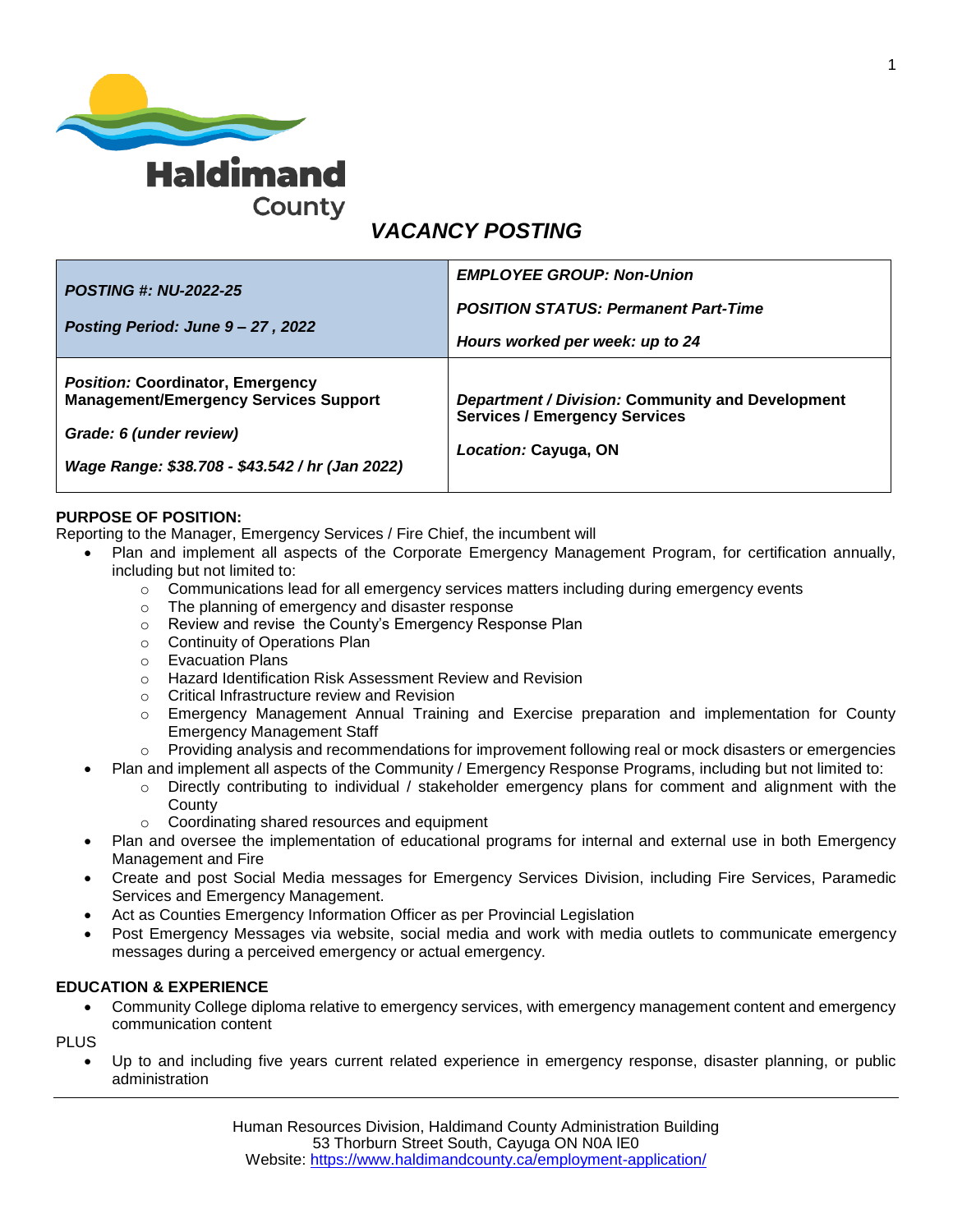Or equivalent to that combination.

### **KNOWLEDGE & SKILLS REQUIRED:**

- Good understanding of emergency management in the province of Ontario, emergency services operations and municipal services.
- Sound technical knowledge relative to area of responsibility.
- Interpersonal skills to establish and maintain relations with others (County staff, peers within other organizations, agencies / organizations).
- Research, analytical, problem solving and decision-making skills to enable the assessment of issues / situations, develop options and make decisions necessary for the effective and efficient operation of work unit.
- Communication skills (listening, writing, verbal), including facilitation and presentation skills to provide clear information and to ensure solid understanding of emergency messaging / releases / notices, fire prevention requirements, and guidelines.
- Media relations and press release development skills.
- Time Management / organization skills to identify priorities, re-arrange work if required to meet identified deadlines.
- A valid Ontario Driver's License (Class G) and access to a reliable vehicle is required.
- Knowledge of how the Budget process works.

#### **COMPUTER EXPERTISE:**

**Level 3 -** The incumbent must possess introductory and intermediate level computer skills scored at 65% or higher for Outlook and at least one of Word / Excel / PowerPoint to ensure their

- proven ability to apply essential functions of desktop software to create simple spreadsheets, documents,
- send and receive emails,
- use Internet for research,
- file management
- and/or require introductory to intermediate knowledge of department or division-specific software to accomplish job tasks

#### *Accountabilities / Tasks*

#### **Include, but are not limited to the following:**

Tasks include, but are not limited to, the following:

- Plan responses to emergencies and disasters in order to minimize risk to people and property
- Review and revise Emergency Response Program, as necessary
- Prepare, review and revise Continuity of Operations Plan
- Prepare, review and revise Evacuation Plans
- Prepare, review and revise Hazard Identification Risk Assessment (HIRA)
- Prepare, review and revise Critical Infrastructure assets
- Prepare with GIS staff, mapping for vulnerable occupancies and Critical Infrastructure.
- Assist with the application of legislation and regulations relevant to the Division; including
	- Emergency Management policies and procedures,
		- County by-laws respecting Emergency Management Program,
	- $\triangleright$  provincial statues and regulations respecting Emergency Management and Civil Protection Act
- Ensure he / she understands and safely conducts work within applicable Acts, regulations, approved County policies and procedures
- Assist in completing all aspects of Emergency Management Program for certification annually
- Prepare and ensure EOC's, (Primary & Alternate) are equipped and functioning, which may involve being reference for the control group outside of business hours
- Sit on the Emergency Program Committee
- Organize emergency management training programs, and exercises for staff, outside agencies, volunteers, and other first responders, which are meant to test components of Emergency Response Plan to ensure compliance
- Act as communications coordinator during emergencies. Prepare all internal and external communications, including flood warnings, emergency detours, road closures, etc.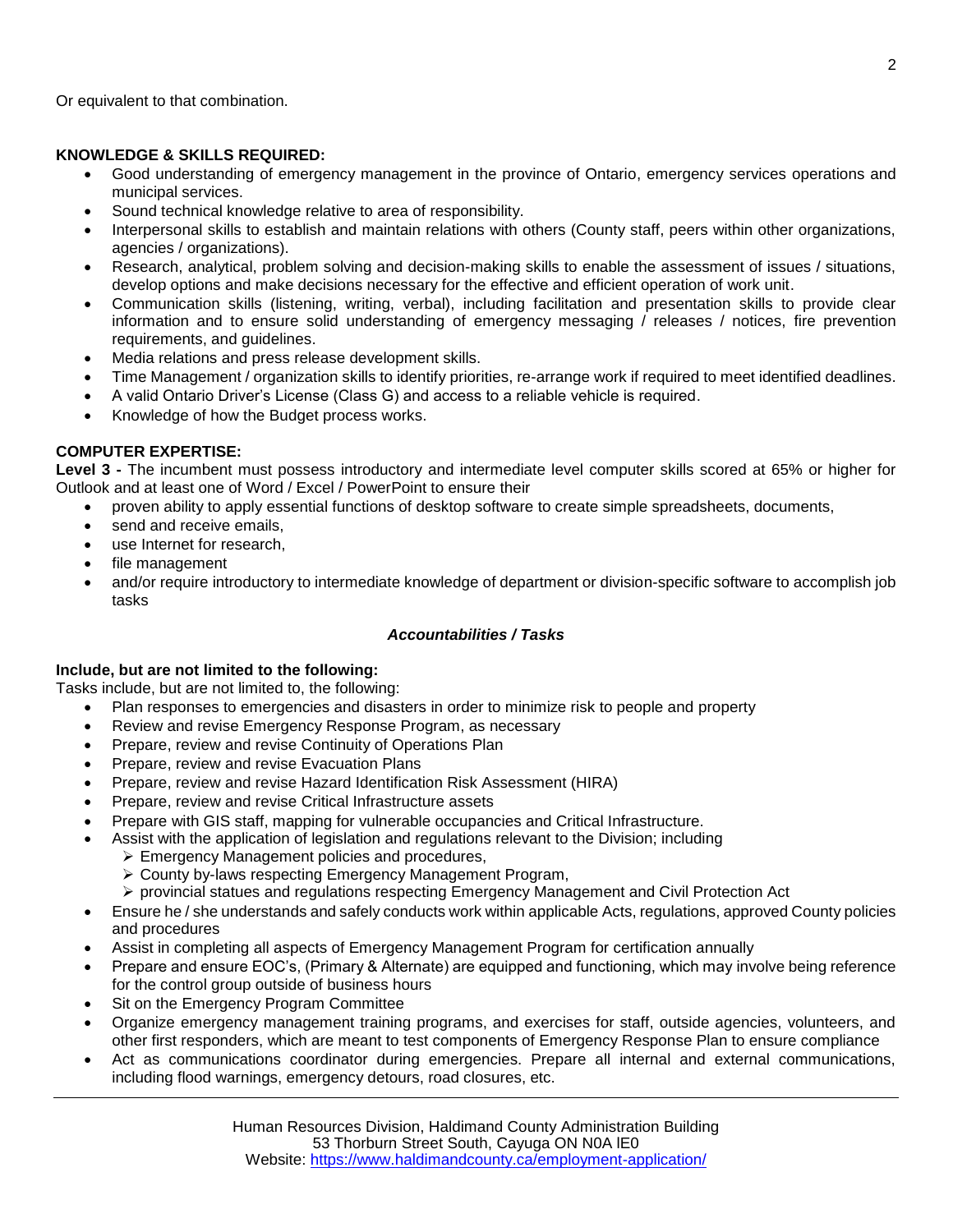- Work with County's Emergency Information Officer to ensure all media releases during a declared Emergency are prepared and directed to proper contacts.
- Act as communications lead for Emergency preparedness, Fire Prevention Week, and Paramedic Week. Work with Fire Prevention and Deputy Paramedic Chiefs to ensure proper communications for each event.
- Coordinate the use and sharing of resources and equipment within the community to assist in emergency response
- Prepare and analyze damage assessments following disasters or emergencies
- Review emergency plans of individual organizations, ex. Health Unit, to ensure their adequacy
- Apply for federal funding for emergency management responses and report on progress
- Conduct operational planning
- Planning of educational programs for both Emergency Management and Fire
- Present innovative and effective fire and life safety education programs to the public
- Liaise with other municipal departments / divisions, provincial and local agencies. Coordinate work with other agencies, such as OPP, Office of the Solicitor General, Emergency Management Ontario, Health Unit, etc., and provide assistance with review and preparation of Emergency Plans, and programs to ensure compatibility with Haldimand County's Program..
- Contribute to the development of appropriate policies and procedures, emergency management training modules, as required
- Research and prepare / drafts documentation on current projects, conditions, issues; make recommendations if / as required; present information at public and other meetings
- Ensure records for all projects / work undertaken are current accurate and complete and that documentation is readily retrievable
- Represent the Division at relevant meetings, if required
- Practice effective public relations to sustain the positive image of the Corporation in Haldimand County
- Establish and maintain relationships with counterparts in other Municipal governments, and ensure cooperative relations with Staff
- Prepare reports to the appropriate government ministry.
- Required to monitor Emergency Management Budget to ensure projects are on time and within set costs.
- Be prepared to respond to Emergencies and complete assessments of County assets and areas during an emergency, 24/7.
- Act as alternate Emergency Information Officer, requiring "On-Call" responsibilities be available 24/7 when acting in the EIO role.
- Undertakes projects / tasks as assigned by Deputy Fire or Paramedic Chiefs or division manager, in the areas of logistics, fire education, and any other duties as assigned

## **All Haldimand County employees are expected to:**

- work safely and respect others in the work place
- maintain confidentiality
- work within policies and procedures determined by Haldimand County and / or legislation relative to the function

## **This position requires:**

- a current (within the past 6 months) Police Check **YES OPP LE 220**

**County employees who are interested in applying for this position must complete the EMPLOYEE APPLICATION FORM and submit the completed form together with a resume and covering letter as appropriate in confidence to Human Resources by 4:30 p.m. on the last day of this posting.**

# **AN EQUAL OPPORTUNITY EMPLOYER**

Accommodation is available for any applicant with a disability, as it relates to the recruitment process of this position. Upon request, Haldimand County will consult with the applicant and provide, or arrange for the provision of a suitable accommodation in a manner that takes into account the applicant's accessibility needs due to disability.